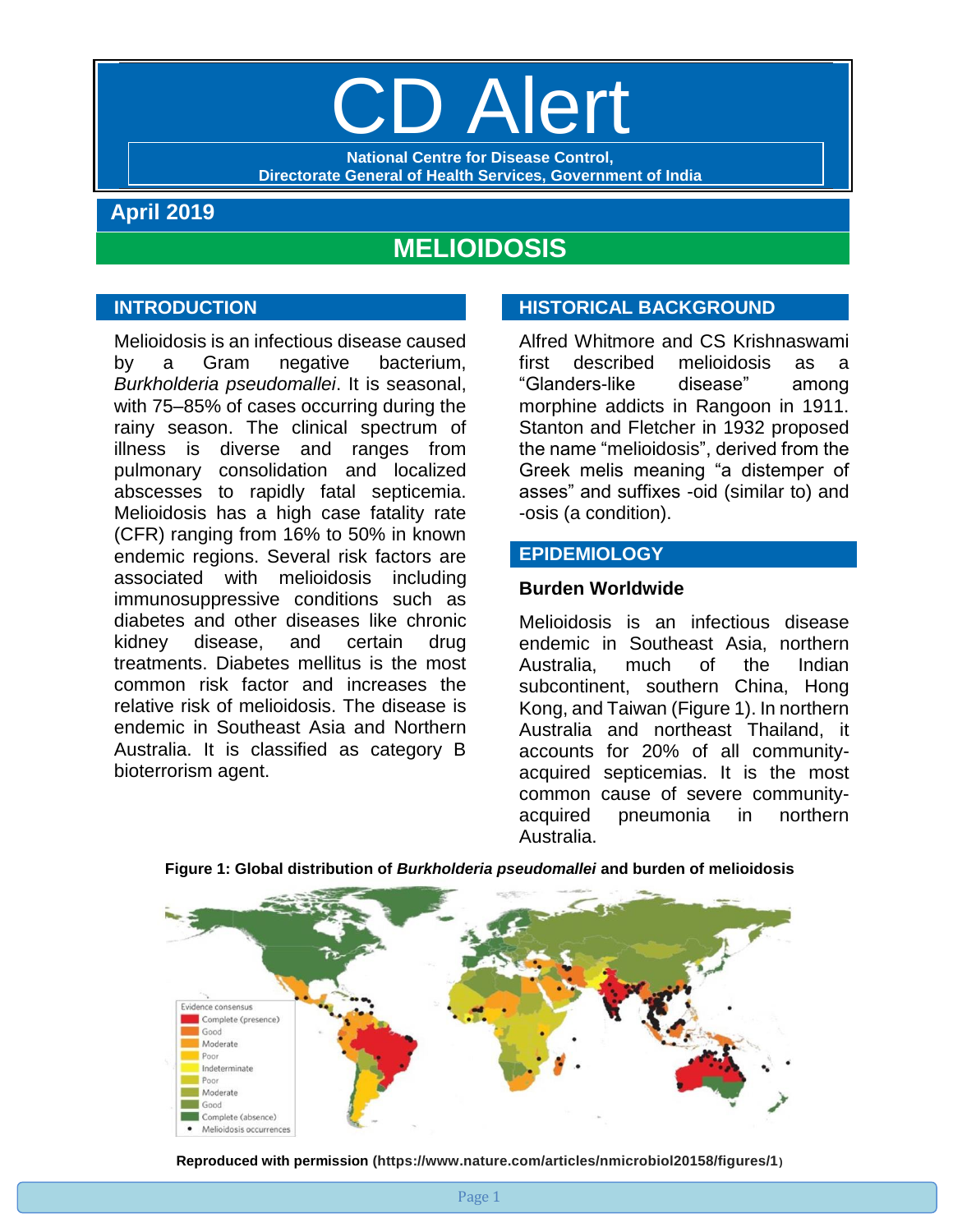# **Burden in India**

Melioidosis is prevalent in many parts of India, but is under-diagnosed and underreported. The first indigenous case from India was detected in Mumbai in 1991. Improvement in diagnostic facilities has led to identification of more cases of melioidosis, along the coastal regions from the states of Karnataka, Kerala, and Tamil Nadu. Suitable environment, huge magnitude of diabetes mellitus and big rural setting make India vulnerable for melioidosis. India was predicted to have the highest burden for the disease (20,000- 52,000 new cases/year with an estimated mortality of 32,000 per year).

Asymptomatic sero-conversion to the extent of 29% among adults 18-65 years was found in sero-surveillance studies in Udupi, South India. This suggests that exposure to *Burkholderia pseudomallei* is relatively common, although cross-reaction with closely related organisms cannot be excluded.

# **Epidemiology**

# **Agent**

*Burkholderia pseudomallei* is a saprophytic, oxidase-positive, Gramnegative, motile bacillus, showing bipolar staining. *Burkholderia pseudomallei* is an environmental saprophyte found in soil and water, and can infect humans or animals.

# **Host**

The highest risk for melioidosis exists in military personnel, adventure travellers, eco-tourists and workers in construction, rice farming, fishing, and forestry whose contact with contaminated soil or water may expose them to the bacteria. High risk groups categories are:

- 1. [Diabetes](https://www.healthline.com/health/diabetes) mellitus
- 2. Chronic Kidney disease
- 3. [Alcohol abuse](https://www.healthline.com/health/alcohol-use-and-abuse)
- 4. Liver disease
- 5. Thalassemia
- 6. Chronic lung diseases, including cystic fibrosis, chronic obstructive pulmonary disease (COPD), and bronchiectasis
- 7. Cancer or another condition that affects immune system function but not HIV
- 8. People older than age 40 years

# **Modes of Transmission**

Percutaneous inoculation, aerosol inhalation and ingestion are important routes of transmission. Some activities that increase the risk of acquiring melioidosis infection are:

- 1. Touching contaminated soil with the hands or feet, especially if there are small cuts in the skin.
- 2. Drinking contaminated water that has not been chlorinated
- 3. Breathing in contaminated dust or water droplets
- 4. Exposure to severe weather events such as tropical monsoon storms, cyclones, hurricanes and typhoons

Person to person transmission is very rare. Animal to human or insect to human transmissions are not documented. The bacteria can live for years in contaminated soil and water.

# **CLINICAL FEATURES**

Melioidosis can result in acute or chronic disease, >85% of presentations are acute with less than or equal to 2 months of symptoms. The symptoms of melioidosis vary depending on the type of infection.

Melioidosis may be a localized disease or result in a disseminated disease. Disseminated disease can present with pneumonia, abscesses in liver, spleen, kidney, prostate, skin and subcutaneous tissue, septic arthritis and osteomyelitis, fever of unknown origin or chronic suppurative infection following haematogenous spread. It may also present as suppurative parotitis, submandibular abscesses and lymphadenitis (in children) with fever being the commonest presentation.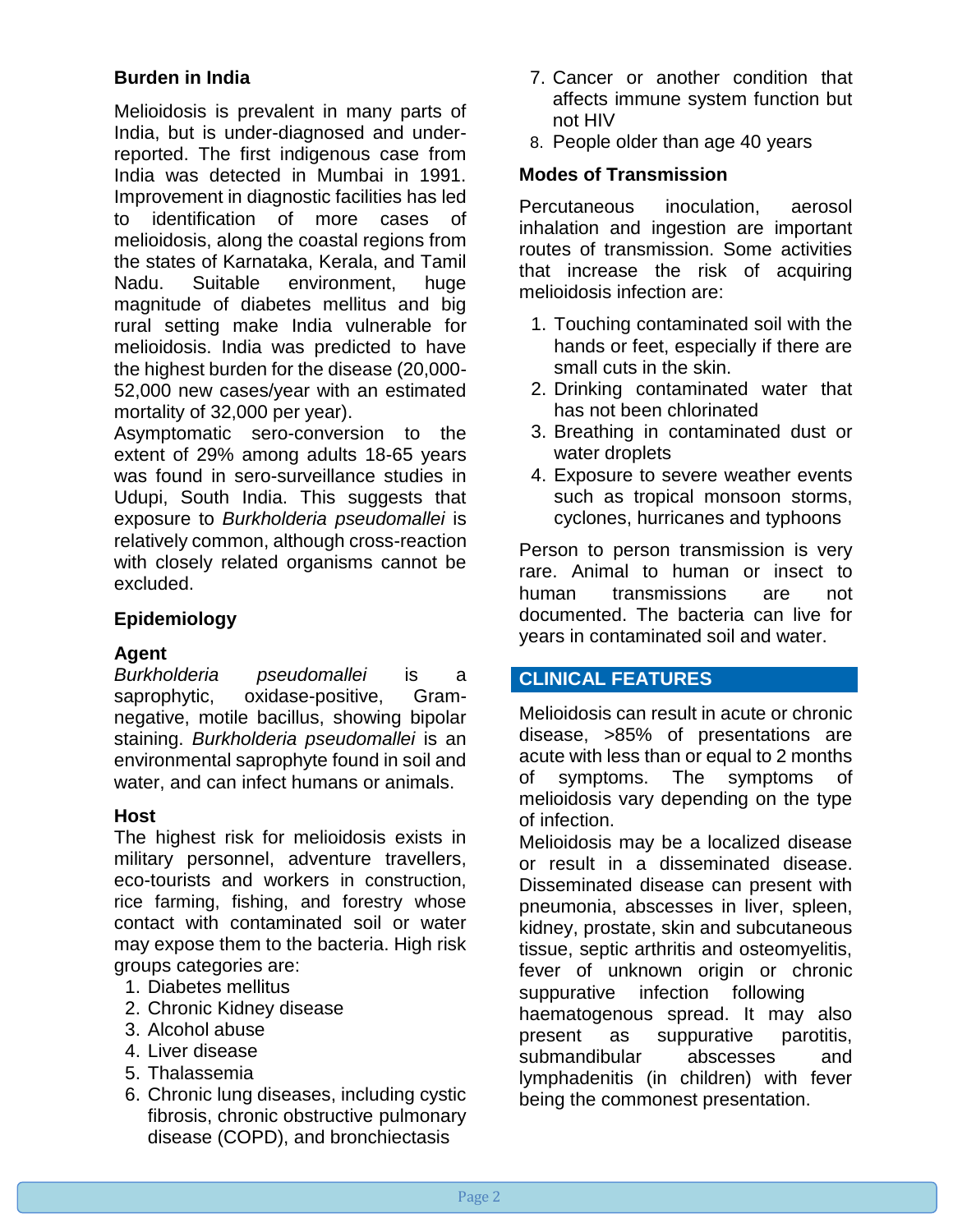Meningoencephalitis, subdural empyema are rare presentations. Sometimes it may result in bacteremia, septic shock and death.

Chronic presentation of melioidosis may mimic tuberculosis, with fever, weight loss, productive cough and upper lobe infiltrate, with or without cavitation.

*Burkholderia pseudomallei* infection can result in latent infections, capable of reactivation years later or may result in asymptomatic sero-conversion following subclinical infection.

The incubation period is generally 1–21 days, but may extend to months or years; generally symptoms appear 2–4 weeks after exposure. With a high inoculum, symptoms can develop in a few hours. More than 50% of cases present with pneumonia.

#### **Pulmonary infection**

The most common presentation is pulmonary infection. It can be mild, like bronchitis, or severe, including [pneumonia](https://www.healthline.com/health/pneumonia) and leading to acute respiratory distress syndrome (ARDS) and/or septic shock. Other chest manifestations include pleural effusion and mediastinal lymphadenopathy.

Symptoms of pulmonary infection may include:

- Productive cough (with purulent sputum or respiratory secretions)
- Chest pain during breathing
- Breathing difficulty
- High fever
- Headache and general muscle tenderness
- Weight loss
- Shortness of breath
- Hemoptysis

#### **Bloodstream infection/ Septicemicj melioidosis**

Without timely, appropriate treatment, a pulmonary infection can progress to [septicemia.](https://www.healthline.com/health/septicemia) It is the most serious form of melioidosis and can result in septic shock, multi organ dysfunction syndrome (MODS) and death.

Septic-shock usually occurs quickly, though it may develop more gradually in

some. It is characterized by persistent hypotension despite adequate fluid resuscitation and requiring vasopressors to maintain mean blood pressure >65mm Hg. Its symptoms include:

- High grade fever, especially with chills and sweating (rigors)
- Chest pain, breathing difficulty, including shortness of breath (if associated with pneumonia)
- Bone and joint pain, and muscle tenderness
- Local ulcers or sores with pus on the skin (if associated with localized infection)
- Deep-seated abscesses in the liver, spleen, muscle, prostate or salivary glands
- Mental disorientation
- Decreased urine output
- Abnormal bleeding
- Jaundice

#### **Localised infection**

This type of melioidosis affects the skin and the organ systems that are the portal of entry of the bacteria. Localised infections can spread to the bloodstream. Symptoms may include:

- Pain or swelling in a contained (localized) area, such as the parotid glands, located below and in front of the ear
- High grade fever
- Ulcerations or abscesses on, or just below, the skin — these may start as firm, grey or white nodules that become soft and inflamed, and then look like wounds caused by flesheating bacteria

#### **Disseminated infection**

In this type of melioidosis, more than one organ may be affected. Symptoms depend on the involvement of the organs and may include:

- High grade fever
- Weight loss
- Abdominal or chest pain
- Muscle or joint pain
- Headache
- **Seizures**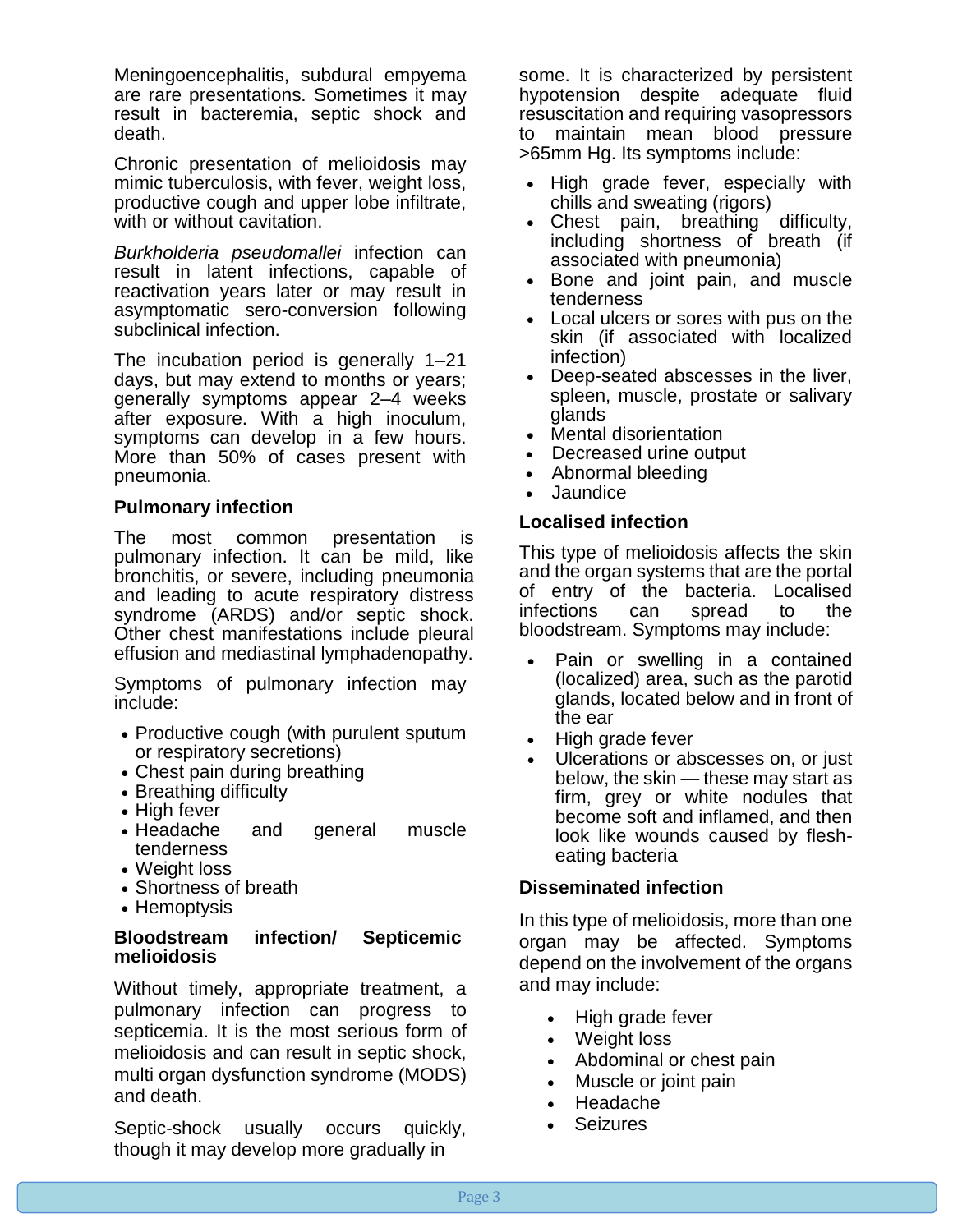The liver, lung, spleen, and prostate are the most common organs affected. Less commonly, infections occur in the joints, bones, lymph nodes, or brain.

# **Infection in animals**

Animals acquire infection directly from contaminated water and soil or through infected animals' milk, urine, faeces, nasal secretions, and wounds.

The most commonly affected animals are: sheep, goats and pigs. Cases have also been reported in horses, cats, dogs, cattle, chickens, marsupials, tropical fish, iguanas, and other animals.

# **CASE DEFINITIONS**

**Probable**: A case that meets clinical and epidemiological criteria

• **Clinical Criterion**: Presence of fever with acute onset sepsis/ community acquired pneumonia/ skin and soft tissue infections/ deep seated abscesses (liver and spleen, parotid, prostate)/ bone and joint infections (osteomyelitis, septic arthritis).

#### AND

Any of the major risk factors like diabetes, chronic alcoholism, chronic kidney disease

• **Epidemiological criterion**: Resident of or history of travel to a melioidosisendemic region or exposure to contaminated soil/ water

**Confirmed case:** Probable case confirmed by culture or PCR

# **Laboratory Diagnosis of Melioidosis**

- Blood
- Pus/ aspirate/tissue
- Sputum/ ET aspirate/ BAL
- CSF
- Urine

**Processing:** It can grow on routine culture media such as blood agar or MacConkey media usually after 2-4 days of incubation at 37°C. However, selective mediums such as Ashdown's medium/CVC-50 broth can be used for enrichment. Typical colony morphology may be subjected to preliminary identification with gram stain, oxidase test. It is identified as member of nonfermenters. Arginine positive, lysine negative exhibiting resistance to aminoglycosides, colistin and polymyxin but showing sensitivity to amoxicillin clavulanate may be strongly suggestive of *B.pseudomallei*. The commercial rapid automated systems may not be fully reliable. A validated PCR (type III secretion system gene) performed by quality assured laboratory can provide reliable results. The bacteria are usually susceptible to Ceftazidime, Meropenem, Cotrimoxazole and Doxycycline.



**Non Hemolytic colonies of** *Burkholderia pseudomallei* **on Blood Agar**



**Moist, light pink colonies of** *B.psudomallei* **on MacConkey Agar plate with metallic sheen**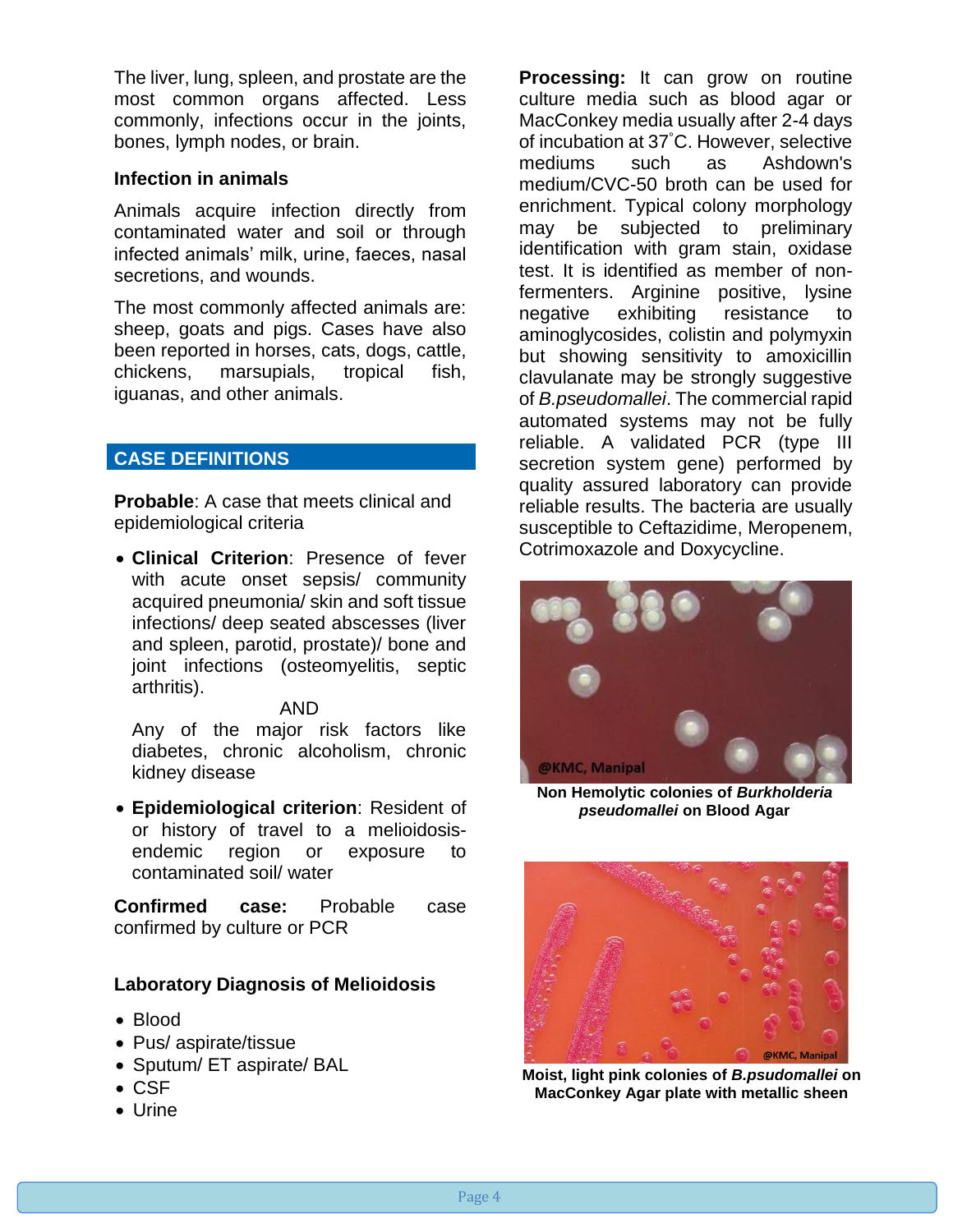# **TREATMENT**

*B. pseudomallei* is intrinsically **resistant** to penicillin, ampicillin, first- and secondgeneration cephalosporins, gentamicin, tobramycin, streptomycin, macrolides and polymyxins, and **susceptible** to various newer β-lactam antibiotics, especially ceftazidime, imipenem, meropenem, piperacillin, amoxicillin–clavulanate, and doxycycline with various degrees of bactericidal activity.

Considering the growing problem of antimicrobial resistance, the antibiotic susceptibility test should be performed for optimal treatment of melioidosis.

Treatment may vary depending on the type of melioidosis and is divided into two stages, an intravenous high-intensity phase and an eradication phase to prevent recurrence.

#### **Intensive phase** (Minimum 2 weeks)

**Ceftazidime:** 2-3 gm (50mg/kg/dose upto 2 gm in children) 8 hourly iv for minimum 2 weeks (10-14 days)

**PLUS Cotrimoxazole:** 10/50 mg/kg (upto 320/1600 gm) every 12 hours, in cases of neurological melioidosis, osteomyelitis and septic arthritis, skin, soft tissue and genitourinary infection.

**Meropenem (as an alternative to Ceftazidime)**: 1gm [or 25 mg/kg] every 8 hourly intravenous for minimum 2 weeks, especially in patients with neurological involvement, persistent bacteraemia or in intensive care unit.

#### **Eradication phase**

Follow the treatment of the acute disease, eradication (or maintenance) treatment with [cotrimoxazole](https://en.wikipedia.org/wiki/Co-trimoxazole) is recommended to be used for 12 to 20 weeks to reduce the rate of recurrence.

#### **Cotrimoxazole:**

| 1 | Adult>60<br>kg:     | 160 mg/800mg tablets;<br>two tablets every 12 h                                                        |
|---|---------------------|--------------------------------------------------------------------------------------------------------|
| 2 | Adult 40-<br>60 kg: | 80 mg/400mg tablets;<br>three tablets every 12 h                                                       |
| 3 | Adult<40<br>kg:     | 160 mg/800mg tablets;<br>one tablet every 12 h<br>OR<br>80 mg/400mg tablets;<br>two tablets every 12 h |
| 4 | Child               | 8mg/40mg per kg; max.<br>dose 320 mg/1600mg<br>every 12 h                                              |

In contraindicated cases, cotrimoxazole is replaced by doxycycline or amoxicillinclavulanate.

#### **Surgical treatment**

Surgical drainage is usually indicated for prostatic abscesses and septic arthritis, may be indicated for parotid abscesses or a large single hepatic abscesses. Other internal abscesses rarely need to be drained as they frequently resolve with medical therapy. Osteomyelitis may need aggressive and often repeated surgical debridement of the necrotic bone, especially when appropriate medical treatment is delayed. Mycotic aneurysms may need lifelong suppressive therapy with cotrimoxazole, especially in patients who have received prosthetic grafts.

# **PREVENTION**

Melioidosis is potentially preventable; efforts should be made towards raising awareness especially in endemic areas.

#### **Recommendations for endemic areas:**

1. Educate paddy field workers regarding appropriate personal protective measures like gumboots.